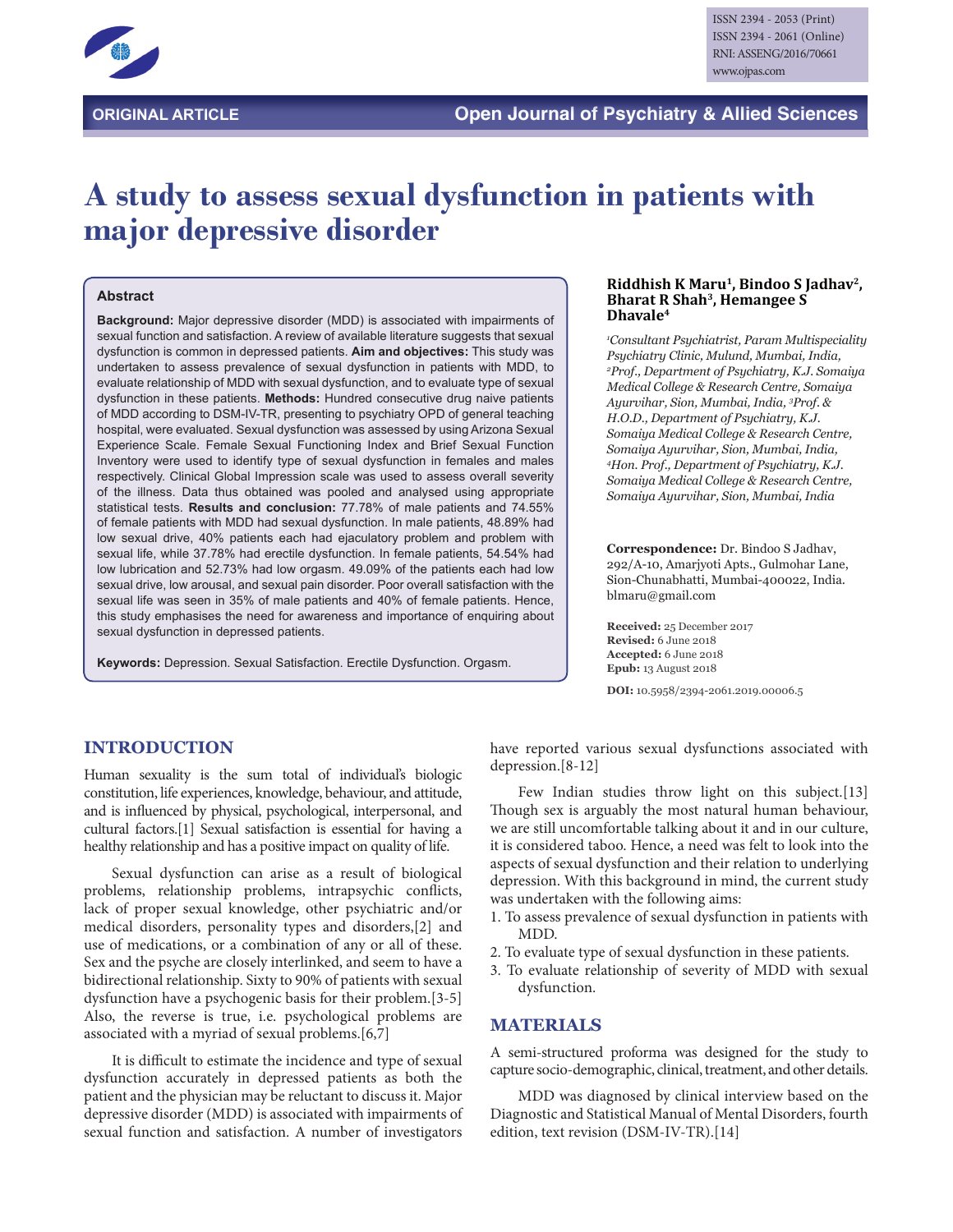Hamilton Rating Scale for Depression (HAM-D)[15] was developed in the early 1960s to monitor the severity of major depression. Twenty four items version was used in this study with total score ranging from zero to 50. Scores of seven or less may be considered normal; eight to 13, mild; 14 to 18, moderate; 19 to 22, severe; 23 and above, very severe. Reliability is good to excellent and validity also is good.

Arizona Sexual Experience Scale (ASEX)[16] is designed to measure five items - sexual drive, arousal, vaginal lubrication, ability to reach orgasm, and satisfaction from orgasm. A total score of >18 or five or greater on any one item is associated with clinical sexual dysfunction.

Clinical Global Impression (CGI) scale,[17] developed at National Institute of Mental Health, consists of three global subscales - severity of illness, global improvement, and efficacy index. In our study, severity of illness subscale was used. The scoring for this was done using a Likert scale ranging from one to seven with one being not ill and seven being most extremely ill. The scale has good reliability (0.20 to 0.81), good validity and good sensitivity too.

Brief Sexual Function Inventory (BSFI)[18] is a very brief self-report inventory developed by O'Leary and collaborators to measure the current sexual function of males. The scale has 11 items, scored in a five-point Likert type scale that covers sex drive, erectile capacity, ejaculatory function, and satisfaction with sexual performance. It has good internal consistency reliability.

Female Sexual Functioning Index (FSFI)[19] is a 19-item questionnaire to assess the key dimensions of sexual function in females. It assesses six domains of sexual function, including desire, physical arousal-sensation, physical arousallubrication, orgasm, satisfaction, and pain.

# **METHODS**

Hundred consecutive drug naive subjects presenting to the psychiatry outpatient department of a tertiary teaching hospital in an urban area, namely K.J. Somaiya Medical College & Hospital, Sion, Mumbai who fulfilled the assessment criteria were purposively sampled and included in the study. The study design was cross-sectional. Ethics committee approval and informed valid consent was taken prior to commencement of study. Patients diagnosed as having MDD as per DSM-IV-TR criteria and not on any psychotropic medication were included in the study. Patients with history of pre-existing psychiatric illness, with medical/psychiatric comorbidity, or who were not sexually active were excluded. Psychiatric comorbidity was diagnosed based on a detailed clinical interview and DSM-IV-TR.

Semi-structured proforma, specially designed for the study was used to collect sociodemographic data and details of sexual history of the patient. HAM-D was used to assess severity of depression. CGI was used to assess overall severity of the illness. The total ASEX score was used to assess the presence of clinical sexual dysfunction. FSFI and BSFI were used to identify type of sexual dysfunction in females and males respectively. Data thus obtained was pooled and subjected to statistical analysis using the SPSS software and Pearson correlation test was applied.

# **RESULTS**

In this study, 100 patients diagnosed with MDD were included. As seen in Table 1, the mean age of male patients was 32.49 years while the mean age of female patients was 30.8 years. There was almost equal number of male and female patients. Thirty one (68.89%) male and 38 (69.09%) female patients were married, while 33 (73.33%) male and 42 (76.36%) female patients did not have any family history of psychiatric illness.

The severity of depression in the sample studied is shown in Table 2. In male patients, 37.78% each had moderate and

| Sociodemographic<br>variables | Total number of<br>male patients,<br>$n=45$ | <b>Total number of</b><br>female patients,<br>$n = 55$ |
|-------------------------------|---------------------------------------------|--------------------------------------------------------|
| Age (years)                   |                                             |                                                        |
| 18-30                         | 21 (46.67%)                                 | 32 (58.18%)                                            |
| $31 - 40$                     | 21 (46.67%)                                 | 20 (36.36%)                                            |
| 41-50                         | 3(6.67%)                                    | 3(5.45%)                                               |
| Religion                      |                                             |                                                        |
| Hindu                         | 31 (68.89%)                                 | 37 (67.27%)                                            |
| Muslim                        | 7 (15.56%)                                  | 10 (18.18%)                                            |
| Sikh                          | $2(4.44\%)$                                 | 3(5.45%)                                               |
| Christian                     | 3(6.67%)                                    | 3(5.45%)                                               |
| Other                         | $2(4.44\%)$                                 | 2(3.64%)                                               |
| Education                     |                                             |                                                        |
| <b>Illiterate</b>             | 12 (26.67%)                                 | 19 (34.54%)                                            |
| Primary                       | 8 (17.77%)                                  | 14 (25.45%)                                            |
| Secondary                     | 15 (33.33%)                                 | 16 (29.09%)                                            |
| Graduate                      | 10 (22.22%)                                 | $6(10.09\%)$                                           |
| Marital status                |                                             |                                                        |
| Single                        | $6(13.33\%)$                                | 6 (10.09%)                                             |
| Married                       | 31 (68.89%)                                 | 38 (69.09%)                                            |
| Separated                     | 4(8.89%)                                    | 5(9.09%)                                               |
| Divorced                      | 4 (8.89%)                                   | $6(10.09\%)$                                           |
| Occupation                    |                                             |                                                        |
| Self-employed                 | 7 (15.56%)                                  | $2(3.64\%)$                                            |
| Service                       | 11 (24.44%)                                 | 9 (16.36%)                                             |
| Housewife                     |                                             | 41 (74.54%)                                            |
| Unemployed                    | 27 (60%)                                    | 3(5.45%)                                               |
| Family type                   |                                             |                                                        |
| Joint                         | 17 (37.78%)                                 | 20 (38.36%)                                            |
| Nuclear                       | 28 (62.22%)                                 | 35 (63.64%)                                            |
| Family history                |                                             |                                                        |
| Yes                           | 12 (26.67%)                                 | 13 (23.64%)                                            |
| No                            | 33 (73.33%)                                 | 42 (76.36%)                                            |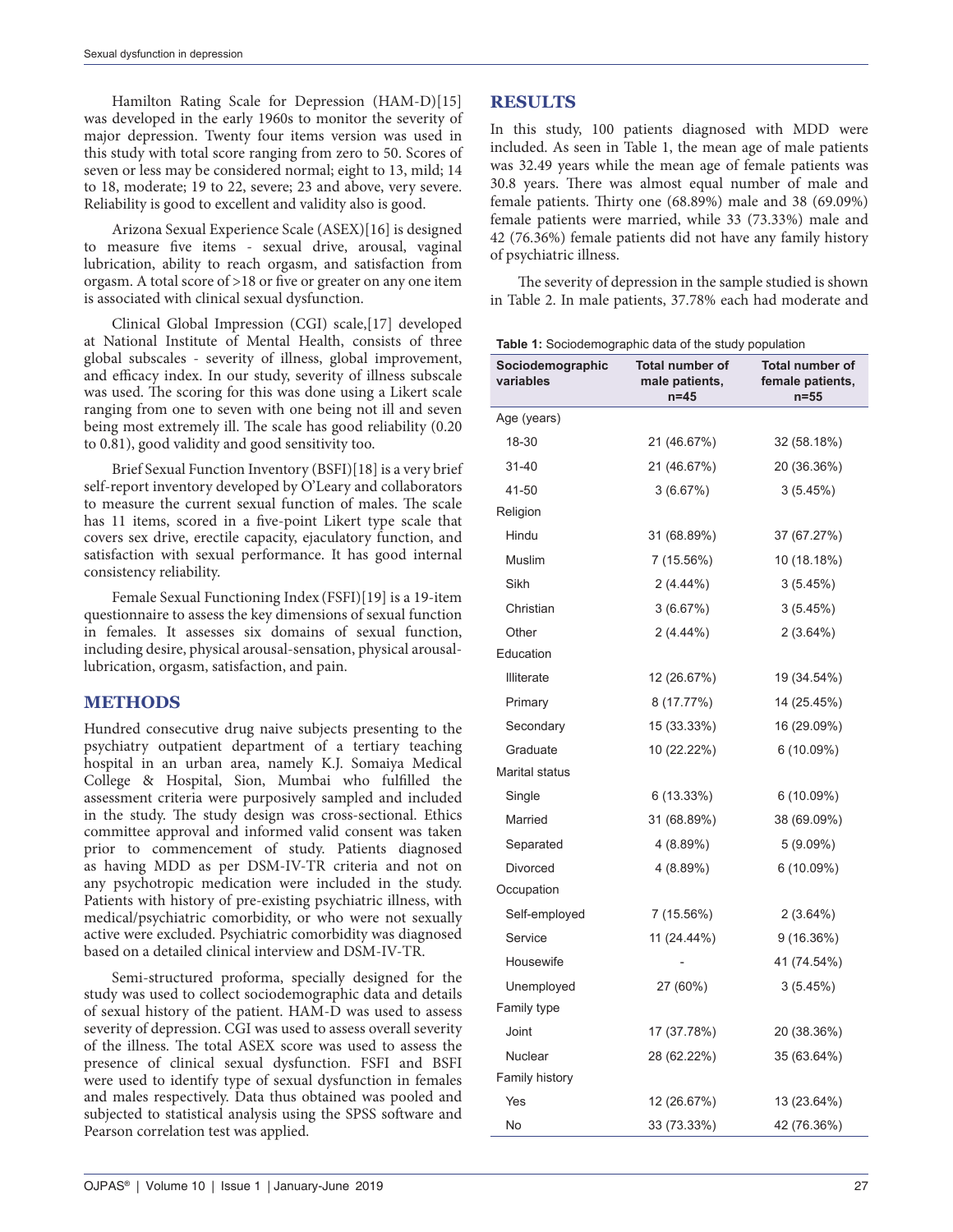severe depression, whereas in female patients, 38.18% had moderate and 41.81% had severe depression.

Table 3 shows the scores of severity of illness on CGI. This was marked in 40% of male patients, while 33.33% of the sample was severely ill. Moderate severity of illness was seen in 38.18% of female patients.

Of the 45 male patients with MDD, 35 patients, i.e. 77.78% had sexual dysfunction while sexual dysfunction was seen in 41, i.e. 74.55% of 55 female patients on ASEX.

As seen in Tables 4 and 5, in this study, all the male and female patients having very severe depression on HAM-D had sexual dysfunction. Sixteen (94.12%) male patients and 20 (86.96%) female patients with severe depression on HAM-D had sexual dysfunction.

As seen in Figure 1, 28.87% of mildly depressed male patients each had low desire and ejaculatory problem. 58.12% of moderately depressed male patients had ejaculatory problem and 35.29% had low desire. 70.59% of severely depressed patients had overall problem with their sexual life and 64.7% had low desire, whereas in very severely depressed male patients, low desire, erectile dysfunction, and overall

**Table 2:** Severity of depression

| Severity of depression | Male $(n=45)$ | Female (n=55) |
|------------------------|---------------|---------------|
| (Total HAM-D score)    |               |               |
| Mild                   | $7(15.56\%)$  | 3(5.45%)      |
| Moderate               | 17 (37.78%)   | 21 (38.18%)   |
| Severe                 | 17 (37.78%)   | 23 (41.81%)   |
| Very severe            | 4 (8.89%)     | 8 (14.54%)    |

HAM-D=Hamilton Rating Scale for Depression

|  |  | <b>Table 3: Severity of illness</b> |  |  |
|--|--|-------------------------------------|--|--|
|--|--|-------------------------------------|--|--|

| Female (n=55) |
|---------------|
|               |
|               |
| 21 (38.18%)   |
| 15 (27.27%)   |
| 15 (27.27%)   |
|               |
|               |

CGI=Clinical Global Impression

| Table 4: Severity of depression and sexual dysfunction in males |  |
|-----------------------------------------------------------------|--|
|-----------------------------------------------------------------|--|

| Severity of depression<br>on HAM-D | Sexual dysfunction as per<br><b>ASEX, n=45</b> |            |
|------------------------------------|------------------------------------------------|------------|
|                                    | Present (%)                                    | Absent (%) |
| Mild                               | 2(28.57)                                       | 5(71.43)   |
| Moderate                           | 13 (76.47)                                     | 4(23.53)   |
| Severe                             | 16 (94.12)                                     | 1(5.88)    |
| Very severe                        | 4(100)                                         | 0          |
| Total                              | 35                                             | 10         |

HAM-D=Hamilton Rating Scale for Depression, ASEX=Arizona Sexual Experience Scale

problem with sex life was found in 75% each.

Figure 2 shows that in mildly depressed female patients, low desire, low lubrication, low orgasm, low satisfaction, and sexual pain disorder was found in 33.33% each. In moderately depressed female patients, low lubrication and low orgasm was found in 52.38% of each. Sexual pain disorder was found in 56.52%, and low arousal and low orgasm in 47.83% each in severely depressed patients. Low lubrication was found in 87.5%, and low desire and low orgasm in 75% of each very severely depressed female patients.

The correlation between severity of depression on HAM-D and sexual dysfunction on ASEX was highly significant for both male and female patients as seen in Table 6.

As shown in Table 7, on BSFI, the most common sexual dysfunction seen in male patients was low sexual drive, being present in 22, i.e. 48.89% of patients. Ejaculation problem and problem with sexual life were equally common in the sample studied, i.e. 40%. Poor overall satisfaction with their sexual life was seen in 35% and 37.78% of male patients had erectile dysfunction.



**Figure 1:** Severity of depression and type of sexual dysfunction in males. BSFI=Brief Sexual Function Inventory, HAM-D=Hamilton Rating Scale for Depression.



**Figure 2:** Severity of depression and type of sexual dysfunction in females. FSFI=Female Sexual Functioning Index, HAM-D=Hamilton Rating Scale for Depression.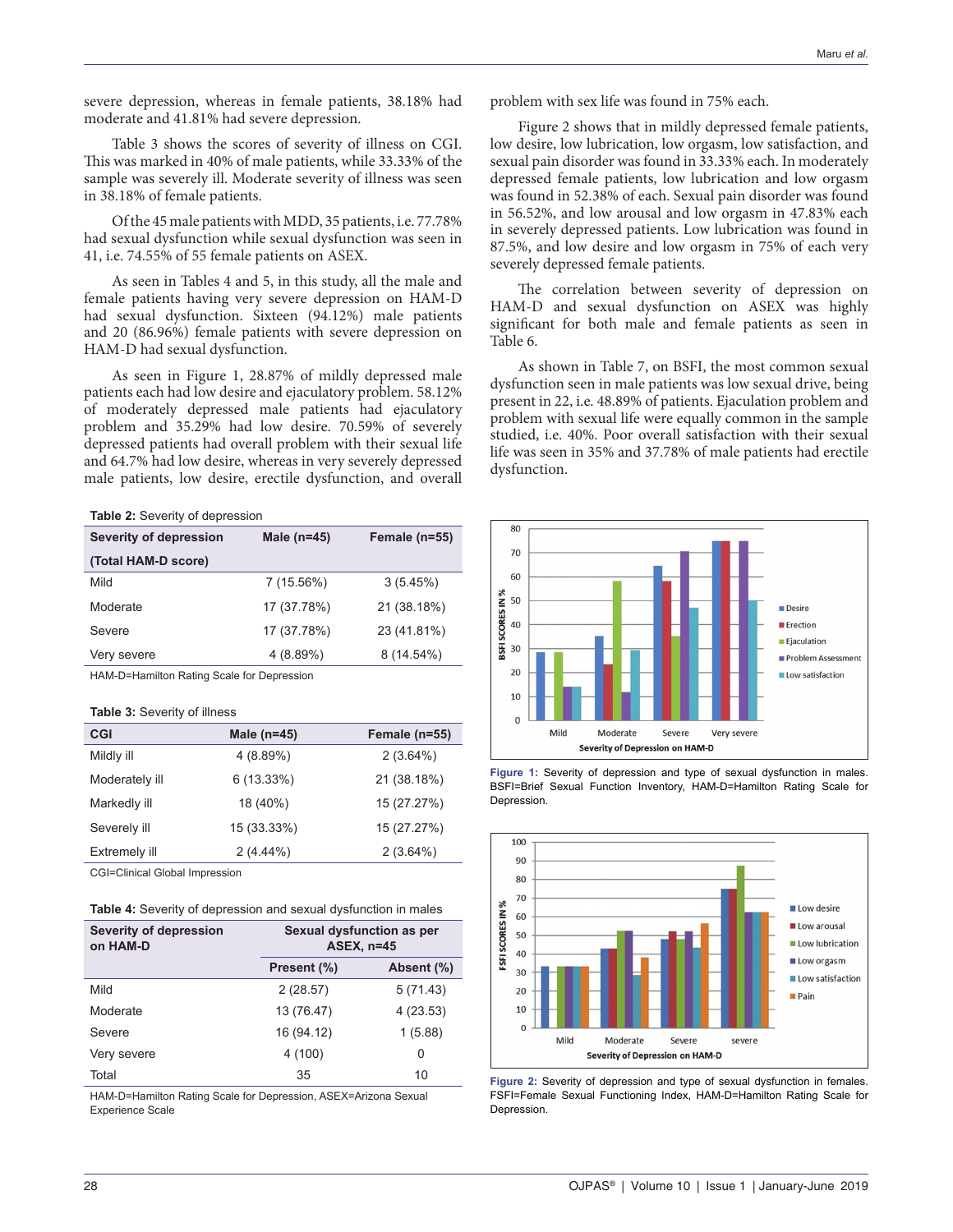Table 8 shows that the commonest sexual dysfunction seen in female patients on FSFI was low lubrication in 30, i.e. 54.54% of patients. Low orgasm was seen in 52.73% of female patients. Low sexual drive, low arousal, and sexual pain disorder were seen in 49.09% of female patients each. Poor overall satisfaction with the sexual life was seen in 40% of the patients.

# **DISCUSSION**

#### **Sociodemographic data**

The mean age of onset of depression is 40 years with 50% of all patients having an onset between the ages of 20 to 50 years.[20] In a study done by Shah *et al*.,[21] the mean age of onset was 37.4 years and 50% of patients were married, which is in keeping with this study results. Depression is two times more common in females than in males,[22] which is similar to the results in this study. A study done by Lourenco *et al*.[23] found that 92% of depressed patients had finished primary education and up to 47.2% of patients were unemployed. Research suggests that family history is significant in MDD. However, in this study, majority of the patients had no family history of psychiatric illness.

# **Severity of depression**

When the patients were assessed for the severity of depression as per HAM-D, majority of male and female patients had moderate to severe depression as shown in Table 2. The mean duration of depression in male patients was 23.5 months with range being three to 44 months while in female patients it was 29.9 months with range being seven to 72 months. This is in keeping with study done by Lourenco *et al*.[23] As seen in Table 3, 40% of male patients had marked illness and 38.18% of female patients had moderate illness on CGI which correlates well with severity of depression as found on HAM-D in Table 2.

# **Prevalence of clinical sexual dysfunction**

In this study, higher prevalence of sexual dysfunction was seen in male patients than in female patients. Various studies[24-27]

|  | Table 5: Severity of depression and sexual dysfunction in females |
|--|-------------------------------------------------------------------|
|--|-------------------------------------------------------------------|

| Severity of depression<br>on HAM-D | Sexual dysfunction as per<br><b>ASEX, n=55</b> |            |  |
|------------------------------------|------------------------------------------------|------------|--|
|                                    | Present (%)                                    | Absent (%) |  |
| Mild                               | 1(33.33)                                       | 2(66.67)   |  |
| Moderate                           | 12 (57.14)                                     | 9(42.86)   |  |
| Severe                             | 20 (86.96)                                     | 3(13.04)   |  |
| Very severe                        | 8(100)                                         | 0          |  |
| Total                              | 41                                             | 14         |  |

HAM-D=Hamilton Rating Scale for Depression, ASEX=Arizona Sexual Experience Scale

| <b>HAM-D total score</b> | <b>ASEX total score</b> |          |
|--------------------------|-------------------------|----------|
|                          |                         | р        |
| Male                     | 0415                    | $0.005*$ |
| Female                   | 0.438                   | $0.001*$ |

p<0.05 significant, HAM‑D=Hamilton Rating Scale For Depression, ASEX=Arizona Sexual Experience Scale

have reported prevalence of sexual dysfunction in depression to be ranging from 35 to 72%. Shah *et al*.[21] in their study, also found high prevalence rate of sexual dysfunction in male depressed patients than in females, which is similar to this study. This may be due to cultural pattern seen in India where talking about sex is considered taboo for females. Also, a study done by Kendurkar and Kaur[28] found sexual dysfunction in 74.2% of male and 78.95% of female depressed patients.

# **Severity of depression and clinical sexual dysfunction**

As seen in Tables 4 and 5, the prevalence of sexual dysfunction increased as the severity of depression increased. In male patients, the prevalence increased from 28.57% in mild depression to 100% in very severe depression. Similarly, in female patients, only 33.33% of mildly depressed had sexual dysfunction while 100% of very severely depressed had sexual dysfunction. In ELIXIR study done by Bonierbale *et al*.,[24] 60.8% of mildly depressed, 68% of moderately depressed, and 73.9% of severely depressed patients had sexual dysfunction. This shows that occurrence of sexual dysfunction depends upon severity of depression.

#### **Relationship between severity of MDD and sexual dysfunction**

There was highly significant correlation between sexual dysfunction and severity of depression in both male and female patients, as shown in Table 6. These findings are similar to those of studies done by Casper *et al*.,[27] Lourenco *et al*.,[23] and Bonierbale *et al*.,[24] who found that sexual dysfunction significantly correlated with severity of depression. However, in contrast to the results of this study, Kennedy *et al*.[29] noted that there was no relationship between sexual dysfunction and severity of depression.

# **Type of sexual dysfunction in males**

In male patients, 35.56% had poor overall satisfaction with their sexual life as seen in Table 7. Various domains of sexual

|  |  |  | Table 7: Type of sexual dysfunction in males |  |
|--|--|--|----------------------------------------------|--|
|--|--|--|----------------------------------------------|--|

| Type of sexual<br>dysfunction | Number of<br>patients (n=45) | Percentage (%) |
|-------------------------------|------------------------------|----------------|
| Low sexual drive              | 22                           | 48.89          |
| Erectile dysfunction          | 17                           | 37.78          |
| Ejaculation problem           | 18                           | 40             |
| Problem assessment            | 18                           | 40             |
| Poor overall satisfaction     | 16                           | 35.56          |

#### **Table 8:** Type of sexual dysfunction in females

| Type of sexual<br>dysfunction | Number of<br>patients (n=55) | Percentage (%) |
|-------------------------------|------------------------------|----------------|
| Low sexual drive              | 27                           | 49.09          |
| Low arousal                   | 27                           | 49.09          |
| Low lubrication               | 30                           | 54.54          |
| Low orgasm                    | 29                           | 52.73          |
| Low satisfaction              | 22                           | 40             |
| Pain                          | 27                           | 49.09          |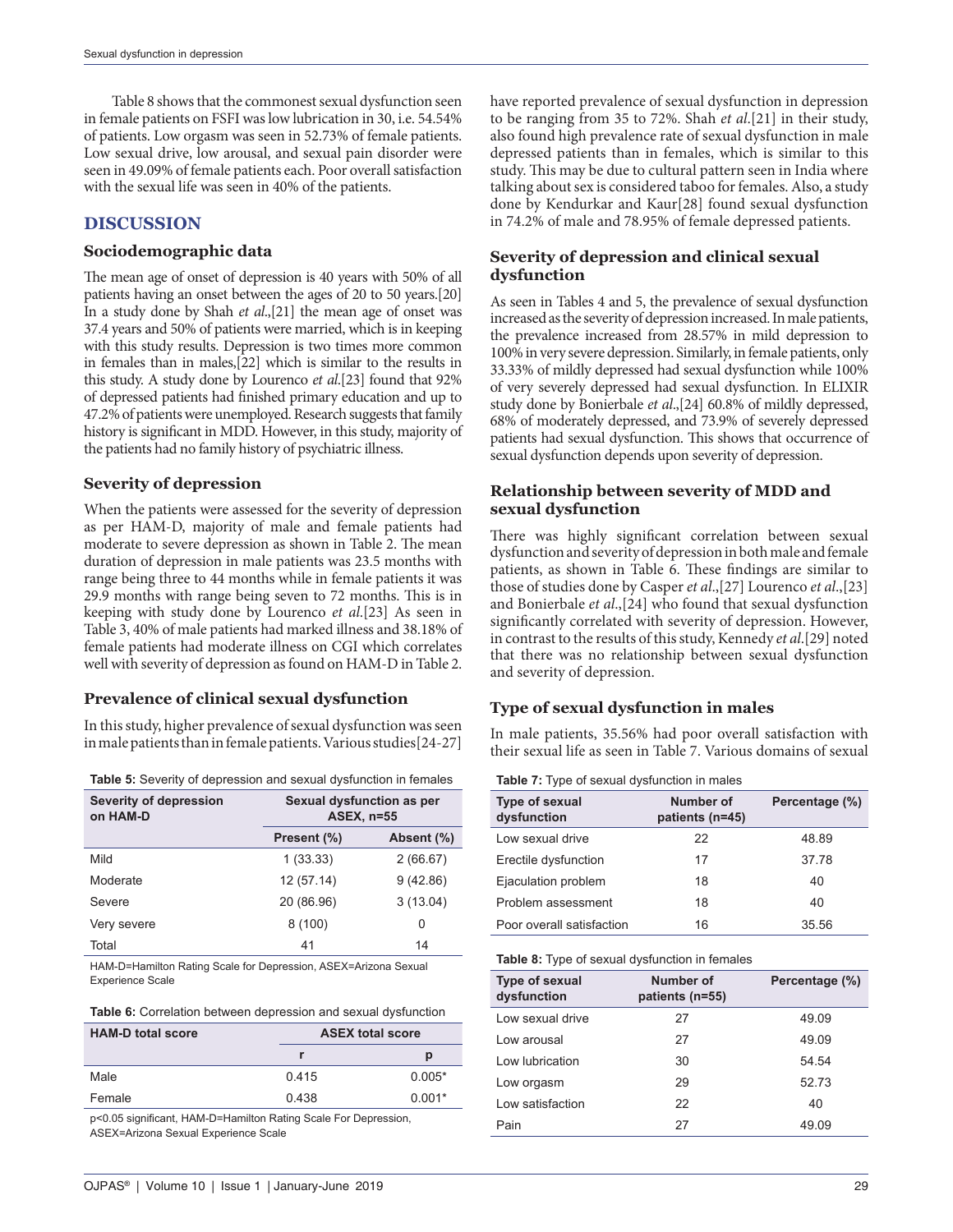functioning were also affected in these patients like low sexual desire, erectile dysfunction, ejaculatory dysfunction, and problems with sexual life. Most patients had more than one sexual dysfunction.

Loss of libido is frequently associated with depression and has been very well researched with prevalence rates ranging from 23% to 83%.[21,28-30] A study done by Kendurkar and Kaur[28] found loss of libido in 45% of depressed patients, which is similar to this study, highlighting Indian scenario in which rates are lower than that seen in Western culture. Few researchers[12,21,29] have found lower rates than that found in this study. This may be due to differences in methods of enquiry of researcher. On the other hand, Casper *et al*.[27] and Cassidy *et al*.[30] reported decreased libido in 72% and 83% respectively in depressed male patients. One possible explanation for lower rates of decreased libido in this study could be that patients in Indian culture still consider talking about sex a taboo and so, probably did not report their sexual dysfunction.

In this study, erectile dysfunction was found in 37.78% of male patients which is similar to the findings of studies done by Kennedy *et al*.[29] (46%), Kendurkar and Kaur[28] (35.5%), and Mathew *et al*.[12] (35%). Ejaculatory dysfunction was found in 40% of male patients. Somewhat similar rates have been reported by Mathew and Weinman[12] (38%) and Kennedy *et al*.[29] (34.2%). Orgasmic problems are researched well and ranged from 8.2% to 55.3% in male depressed patients in various studies.[12,24] Problems with sex life were seen in 40% and low overall satisfaction was found in 35.56% of male patients. This can be attributed to individual patient's perceiving of his sexual life as poorly satisfying and less pleasurable. Study done by Kendurkar and Kaur[28] had found poor overall sexual satisfaction in 29% patients.

# **Type of sexual dysfunction in females**

As seen in Table 8, out of the 55 female patients assessed using FSFI, 54.54% had low lubrication and 52.73% had low orgasm. 49.09% of the patients each had low sexual drive, low arousal, and sexual pain disorder. Poor overall satisfaction with the sexual life was seen in 40% of the patients.

Zajecka *et al*.[31] and Veras *et al*.[32] have also found a range of problems with arousal, lubrication, and orgasm with 65% of depressed women presenting with some sort of sexual complaint. Kennedy *et al*.[29] found that 50% of women had decreased sexual desire, 40% had difficulty in obtaining vaginal lubrication, and 15% of women had problems with orgasm which is similar to the findings in this study.

Loss of libido in female patients also is frequently associated with depression and has been very well researched.[33-35] Shah *et al*.[21] and Cassidy *et al*.[30] have reported 30% and 53% respectively of depressed female patients to have loss of libido. Low overall sexual satisfaction was found in 40% of female patients, a finding similar to the study done by Kendurkar and Kaur[28] showing 42% with poor sexual satisfaction in females.

This shows that sexual dysfunction is very prevalent in depression affecting nearly all areas of sexual functioning.

Indian patients, especially females, being reticent about sex, would not have reported problems in all these areas unless being enquired about the same.

#### **Conclusions and recommendations**

This study highlights the high prevalence of sexual dysfunction in depressed patients before starting the treatment, emphasising on enquiring about sexual dysfunction in depressed patients. In the study sample, 77.78% of male patients and 74.55% of female patients had sexual dysfunction. There was highly significant correlation of severity of depression with sexual dysfunction. An increased awareness of sexual dysfunction in MDD in medical community will lead to further research in sexual dysfunctions and improved treatment.

#### **REFERENCES**

- 1. Lief HI, Reed DM. Sex education in medicine. New York: Spectrum Publication; 1976.
- 2. Sadock VA. Normal human sexuality and sexual dysfunctions. In: Sadock BJ, Sadock VA, editors. Kaplan & Sadock's comprehensive textbook of psychiatry. 8th ed. Philadelphia: Lippincott Williams & Wilkins; 2005:1902-35.
- 3. Kaya N, Moore CA, Karacan I. Nocturnal penile tumescence and its role in impotence. Psychiatric Annals. 1979;9(8):63-8.
- 4. Fisher C, Schiavi RC, Edwards A, Davis DM, Reitman M, Fine J. Evaluation of nocturnal penile tumescence in the differential diagnosis of sexual impotence. A quantitative study. Arch Gen Psychiatry. 1979;36:431-7.
- 5. Karacan I. Nocturnal penile tumescence as a biologic marker in assessing erectile dysfunction. Psychosomatics. 1982;23:349-60.
- 6. Pinderhughes CA, Grace EB, Reyna LJ. Psychiatric disorders and sexual functioning. Am J Psychiatry. 1972;128:1276-83.
- 7. Frank E, Anderson C, Rubinstein D. Frequency of sexual dysfunction in "normal" couples. N Engl J Med. 1978;299:111-5.
- 8. Clayton AH, Owens JE, McGarvey EL. Assessment of paroxetine-induced sexual dysfunction using the Changes in Sexual Functioning Questionnaire. Psychopharmacol Bull. 1995;31:397-413.
- 9. Harvey KV, Balon R. Clinical implications of antidepressant drug effects on sexual function. Ann Clin Psychiatry. 1995;7:189-201.
- 10. Balon R, Yeragani VK, Pohl R, Ramesh C. Sexual dysfunction during antidepressant treatment. J Clin Psychiatry. 1993;54:209-12.
- 11. Harrison WM, Rabkin JG, Ehrhardt AA, Stewart JW, McGrath PJ, Ross D, *et al*. Effects of antidepressant medication on sexual function: A controlled study. J Clin Psychopharmacol. 1986;6:144-9.
- 12. Mathew RJ, Weinman ML. Sexual dysfunctions in depression. Arch Sex Behav. 1982;11:323-8.
- 13. Abhivant N, Sawant N. Sexual dysfunction in depressed Indian women attending a hospital out patient department in Mumbai. SL J Psychiatry. 2012;4:10-3.
- 14. American Psychiatric Association. Diagnostic and statistical manual of mental disorders. 4th ed. Text rev. Washington, DC: American Psychiatric Association; 2000.
- 15. Hedlund JL, Viewig BW. The Hamilton rating scale for depression: A comprehensive review. Journal of Operational Psychiatry. 1979;10:149-65.
- 16. McGahuey CA, Gelenberg AJ, Laukes CA, Moreno FA, Delgado PL, McKnight KM, *et al*. The Arizona Sexual Experience Scale (ASEX): Reliability and validity. J Sex Marital Ther. 2000;26:25-40.
- 17. Guy W: ECDEU Assessment Manual for Psychopharmacology. Rockville, MD: U.S. Department of Health, Education, and Welfare; 1976.
- 18. O'Leary MP, Fowler FJ, Lenderking WR, Barber B, Sagnier PP, Guess HA, *et al*. A brief male sexual function inventory for urology. Urology. 1995;46:697-706.